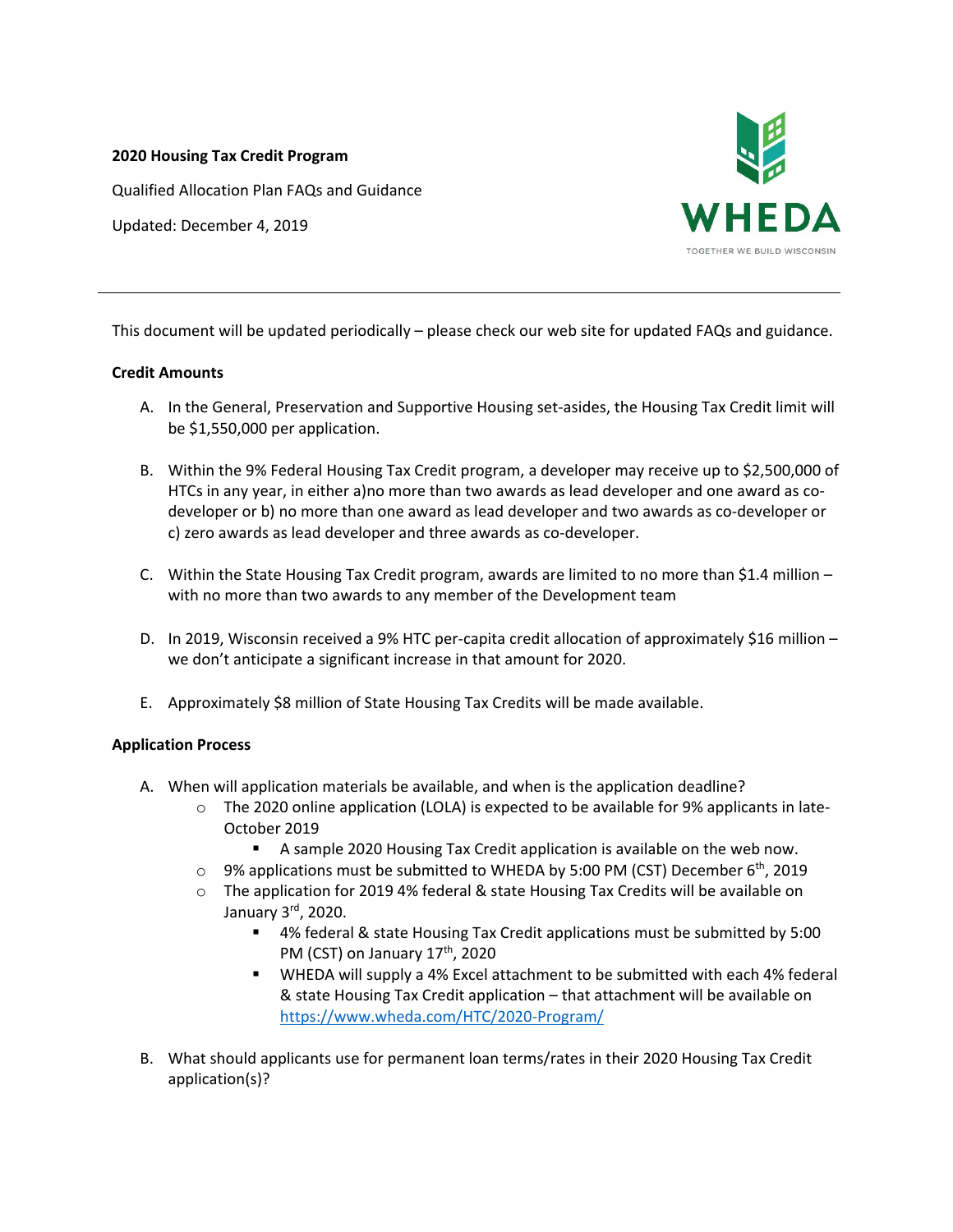- o 9% applications should use WHEDA's then‐current Permanent Financing for 9% Housing Tax Credit projects with 35‐year term & amortization on the date the application is submitted. However, an applicant may use other terms (lower interest rate, longer amortization, etc.) if a term‐specific, executed financing commitment accompanies the application.
- o State Housing Tax Credit applications should use the Tax‐Exempt Financing rate on the date the application is submitted
- $\circ$  For those applicants utilizing a commitment with other terms other than those provided by WHEDA (lower interest rate, longer amortization, etc.), WHEDA will require that those financing commitments meet the following requirements:
	- Fully executed including signatures from both the lender and the borrower
	- Minimum term of 10 years
	- The interest rate must be locked through October 1, 2020 this is the approximate deadline date for the submission of Carryover materials for properties that receive 2020 Housing Tax Credit awards
		- Indicative interest rates, or rates tied to a floating index will not be accepted
	- **EXECOMMITMENTS MAY CONTAIN CONDUCTS CONTIMENTS COMMITMENTS** Commitments may contain conduitions or contingencies, but only those that are within control of the borrower, or those that are based upon the performance of the borrower
		- Example receipt of Housing Tax Credits
	- **EXEDENTIFY Commitments that are subject to final underwriting, loan committee approvals** or other similar requirements will not be accepted
	- Developer secured self‐financing commitments will not be accepted.
- $\circ$  WHEDA intends to make up to \$3 million in financing available for Rural Development Section 515 properties for the 2020 tax credit cycle, applicants should use a loan rate of 4%, with a term and amortization equal to or lesser than 30 years.
- C. Management Agent Certification process
	- o Management Agent Certification forms for 2020 applications were due to WHEDA no later than September 3rd, 2019
	- o Approved Management Agents for 2020 have been posted on https://www.wheda.com/HTC/2020‐Program/.
- D. When will 2020 Housing Tax Credit application appendices be available?
	- o All the 2020 appendices are currently available on the 2020 Housing Tax Credit Allocating page on our web site. Please see https://www.wheda.com/HTC/2020‐ Appendices/.
- E. WHEDA will continue to require that a minimum of 85% of projected funding sources be 'committed' at the time of application. For the purposes of this requirement, 'committed' funding sources include the following:
	- $\circ$  The permanent loan amount based on WHEDA's loan terms on the date of application (the applicant may use other terms if a term‐specific, executed financing commitment accompanies the Housing Tax Credit application)
	- $\circ$  Other loans or grants with a firm commitment from the lender/grantor/government entity – identifying amount, interest rate, term, and amortization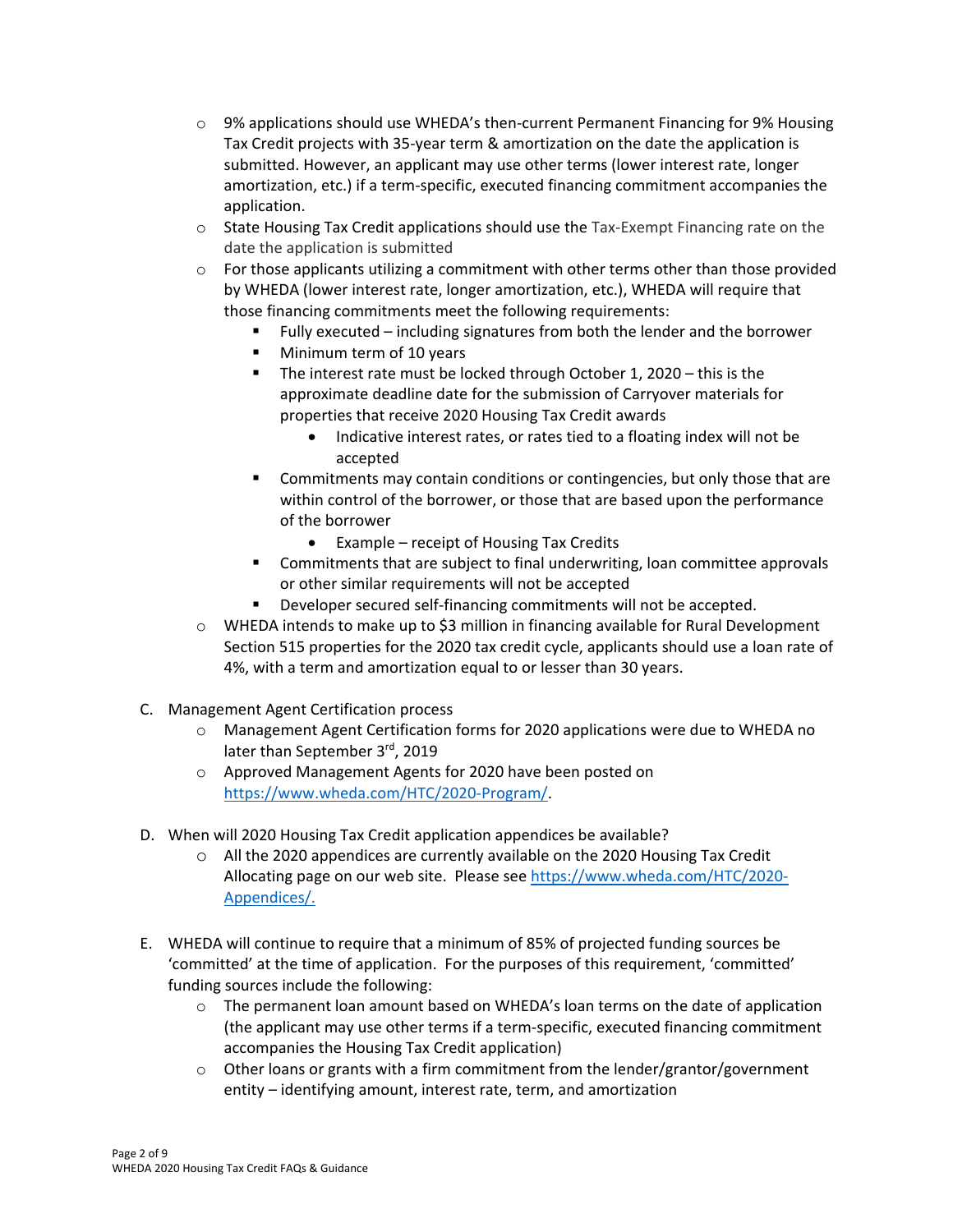- $\circ$  Historic tax credit equity (with a Letter of Intent from the Syndicator/Investor)
- o The Housing Tax Credit equity amount calculated in LOLA
	- An LOI is not required if your Housing Tax Credit application pricing assumption is within the range noted below
- F. Developer‐Financed TIFs
	- o For those applications including developer‐financed TIFs
		- Include evidence of Developer Agreement or Common Council approval
		- **Include evidence of Annualized TIF Increment sizing methodology not limited to:** Baseline Property Value, Forecasted Stabilized Property Value, Municipal Taxing Rate
	- $\circ$  The developer-financed TIF loan amount should be calculated based on the following items:
		- Term and amortization not to exceed the Municipal TIF Developer Agreement term and amortization
		- **Interest rate equal to WHEDA's Permanent Financing rate for the WHEDA senior** debt associated with Housing Tax Credit projects on the date of application
		- Loan sizing not to exceed 90% of net present value of the annual tax reimbursement, discounted by the current WHEDA posted financing rate that matches the WHEDA senior debt for the duration of the property tax reimbursement
- G. What is WHEDA's 2020 QCT, DDA and HFA Basis Boost policy?
	- o Section 9.a. of the 2019‐2020 Qualified Allocation Plan (QAP) refers to an annual publication of WHEDA's QCT, DDA and HFA basis boost policy.
	- o For 9% 2020 applications, properties in the Supportive Housing Set‐Aside will be limited to 25% QCT, DDA or HFA and properties in the Rural Set‐Aside will be limited to a 20% QCT, DDA or HFA basis boost ‐ for all other set‐asides, the QCT, DDA and HFA basis boost will be limited to 15%.
	- $\circ$  4% applications may request a 30% QCT or DDA basis boost the HFA basis boost is not available for 4% Housing Tax Credit applications
- H. What should applicants use for credit pricing assumptions in their 2020 applications?
	- o The ranges below should be used for 2020 applications:
		- Metropolitan Counties: \$0.89.5 \$0.92
		- Rural Counties: \$0.865 \$0.895
	- $\circ$  For the purposes of tax credit pricing, find a list of Wisconsin Metropolitan Counties directly below. All other Wisconsin counties are considered Rural for the purposes of tax credit pricing.

Wisconsin Metropolitan Counties

| <b>Brown</b> | Eau Claire | Outagamie | Sheboygan  |
|--------------|------------|-----------|------------|
| Calumet      | Kenosha    | Ozaukee   | St. Croix  |
| Chippewa     | La Crosse  | Pierce    | Washington |
| Dane         | Marathon   | Racine    | Waukesha   |
| Douglas      | Milwaukee  | Rock      | Winnebago  |

o Assume a state housing tax credit price of \$0.65 ‐ \$0.71.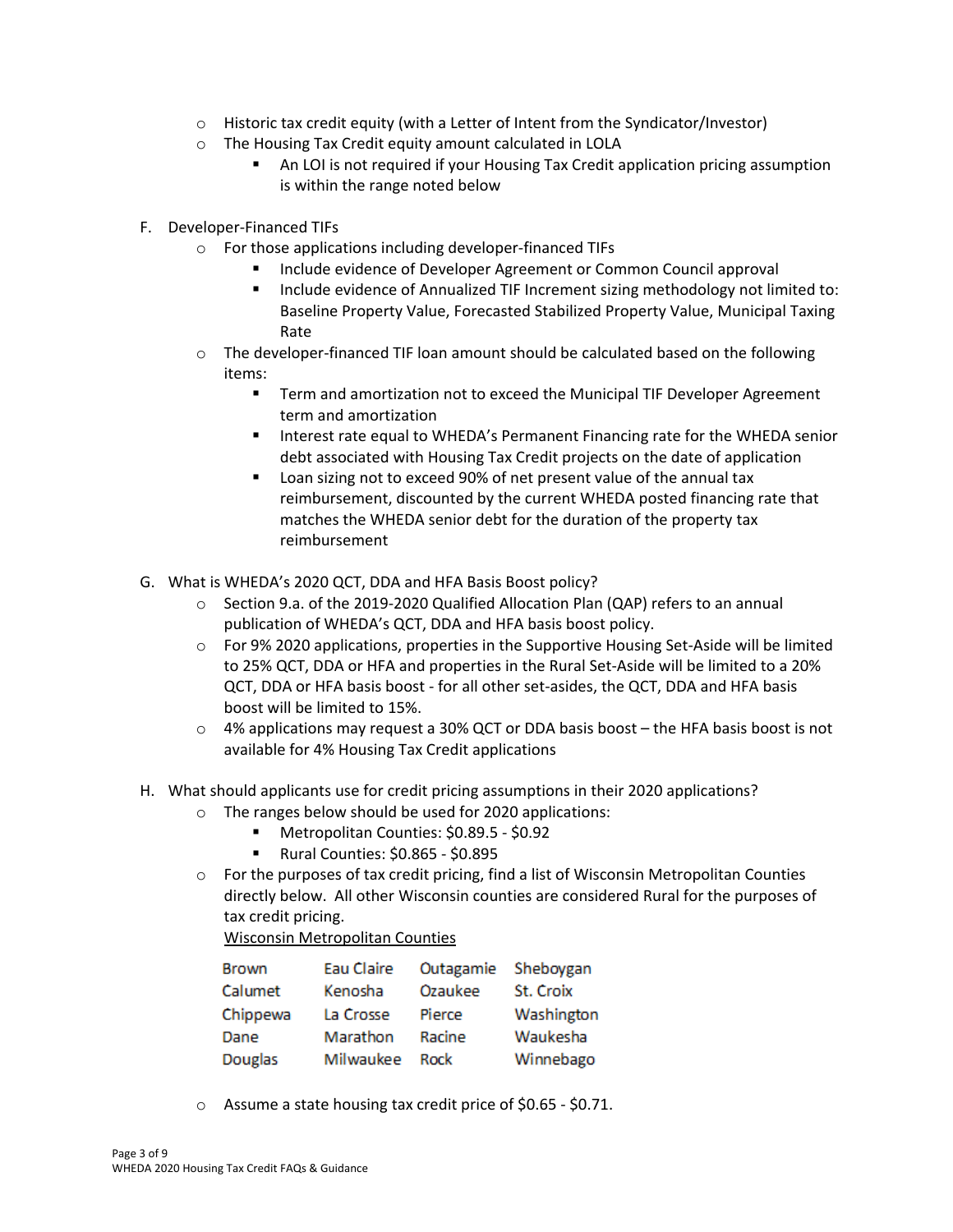- I. Qualified Census Tracts and Difficult Development Areas
	- o Revised QCTs and DDAs are available at https://www.wheda.com/HTC/2020‐ Appendices/.
- J. Applications for the same parcel(s)
	- o WHEDA will allow applicants to submit a 4% federal & state housing tax credit application and 9% federal housing tax credit application for the same parcel(s)
		- The 4% federal & state housing tax credit and 9% federal housing tax credit applications will be treated as distinct applications – the market study for each application should reflect the appropriate mix of units
		- In the event that both the 4% federal & state housing tax credit and 9% federal housing tax credit applications meet threshold requirements, and both applications receive a score that would qualify for a tax credit award, WHEDA will make an award to the 4% state & federal housing tax credit application, and will reject the 9% federal housing tax credit application
	- $\circ$  Applicants may not submit the same site as 2 distinct applications with different unit mix configurations in the same round 4% round or the same 9% round. Applicants may not submit the same site in different set-asides in the 9% round in the same cycle year.
- K. What information is required for a property utilizing Historic Tax Credits?
	- o If you intend to utilize Historic Tax Credits, submit:
		- Written evidence that historic designation (Part I) has been applied for, or that the building is already deemed historic
		- **Letter of interest by investor**
		- **•** Detailed calculation of the credit and equity amounts.
- L. Subordinate funding for 2020 4% State Housing Tax Credit applications
	- $\circ$  WHEDA intends to make subordinate financing available for 2020 4% state Housing Tax Credit applications
		- Repayment from available cash flow from operations
		- WHEDA expects to receive repayment, so the loan amounts below may be reduced subject to financial feasibility, DCR, and other relevant financial metrics
		- Subordinate loans will not be provided for properties with Locally‐Issued or non‐ credit enhanced privately‐placed tax‐exempt bonds
		- *A full term sheet entitled "State of Wisconsin Housing Tax Credit Subordinate Debt Financing" is available online at: https://www.wheda.com/Financing/*
	- o Eligible areas
		- Rural areas
			- Properties located in areas meeting (a) USDA's Rural Development Property Eligibility Criteria, and (b) the Census Bureau definition of non‐ metropolitan counties
				- o (a)

https://eligibility.sc.egov.usda.gov/eligibility/welcomeAction.do ?pageAction=mfhc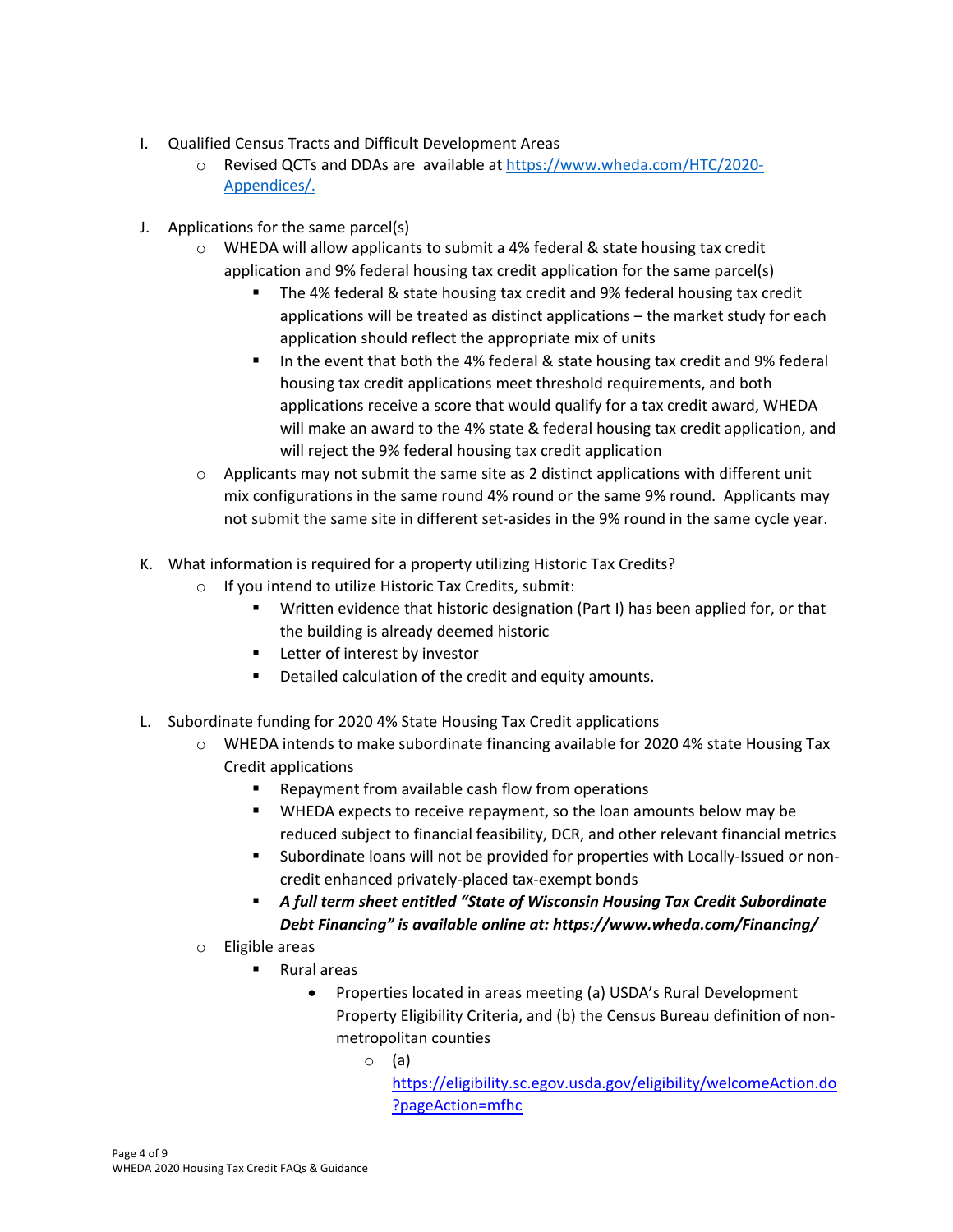o (b) All Wisconsin Counties not contained in this list directly below are considered Rural per the Census Bureau definition of non‐metropolitan counties. Wisconsin Metropolitan Counties

Eau Claire Outagamie Sheboygan **Brown** Calumet Kenosha Ozaukee St. Croix Chippewa La Crosse Pierce Washington Dane Marathon Racine Waukesha Douglas Milwaukee Rock Winnebago

- Sizing: No more than \$1 of subordinate loan proceeds for every \$6 of permanent tax‐exempt bond debt
- The subordinate loan pool for nonmetropolitan counties will be limited to \$2 million
- **■** Limited to new construction. Adaptive Re-use and Acquisition/Rehabilitation projects are not eligible. *New Construction, Adaptive Re‐use and Acquisition projects are eligible.*
- All subordinate loans will need to be applied for and will require WHEDA Board approval
- Balance of State of Wisconsin
	- All remaining properties located in the State of Wisconsin outside of the areas defined above in the Rural areas definition
	- Sizing: No more than \$1 of subordinate loan proceeds for every \$8 of permanent tax‐exempt bond debt
	- The subordinate loan pool for Balance of State of Wisconsin will be limited to \$4.0 million
	- Limited to new construction. Adaptive Re-use and Acquisition/Rehabilitation projects are not eligible.
- M. Can 2019 9% Housing Tax Credit recipients apply for additional tax credits in 2020?
	- $\circ$  WHEDA will allow 2019 tax credit recipients to apply for additional tax credits in 2020 these applications do not receive priority over other applications
	- $\circ$  Applicants will be required to include a deferred developer fee equal to the lesser of (a) 35% of the total developer fee, or projected cumulative cash flow during the first 13 years of operations
	- o WHEDA will calculate a Financial Leverage score that is based on the amount of credit awarded in 2019 and the new credit requested in 2020
	- $\circ$  The credit pricing estimate within the 2020 application must be equal to the credit pricing included in the approved 2019 Carryover application
- N. What construction style are stacked flats considered for the purposes of the Appendix M (WHEDA Design Requirements)?
	- o Townhome style construction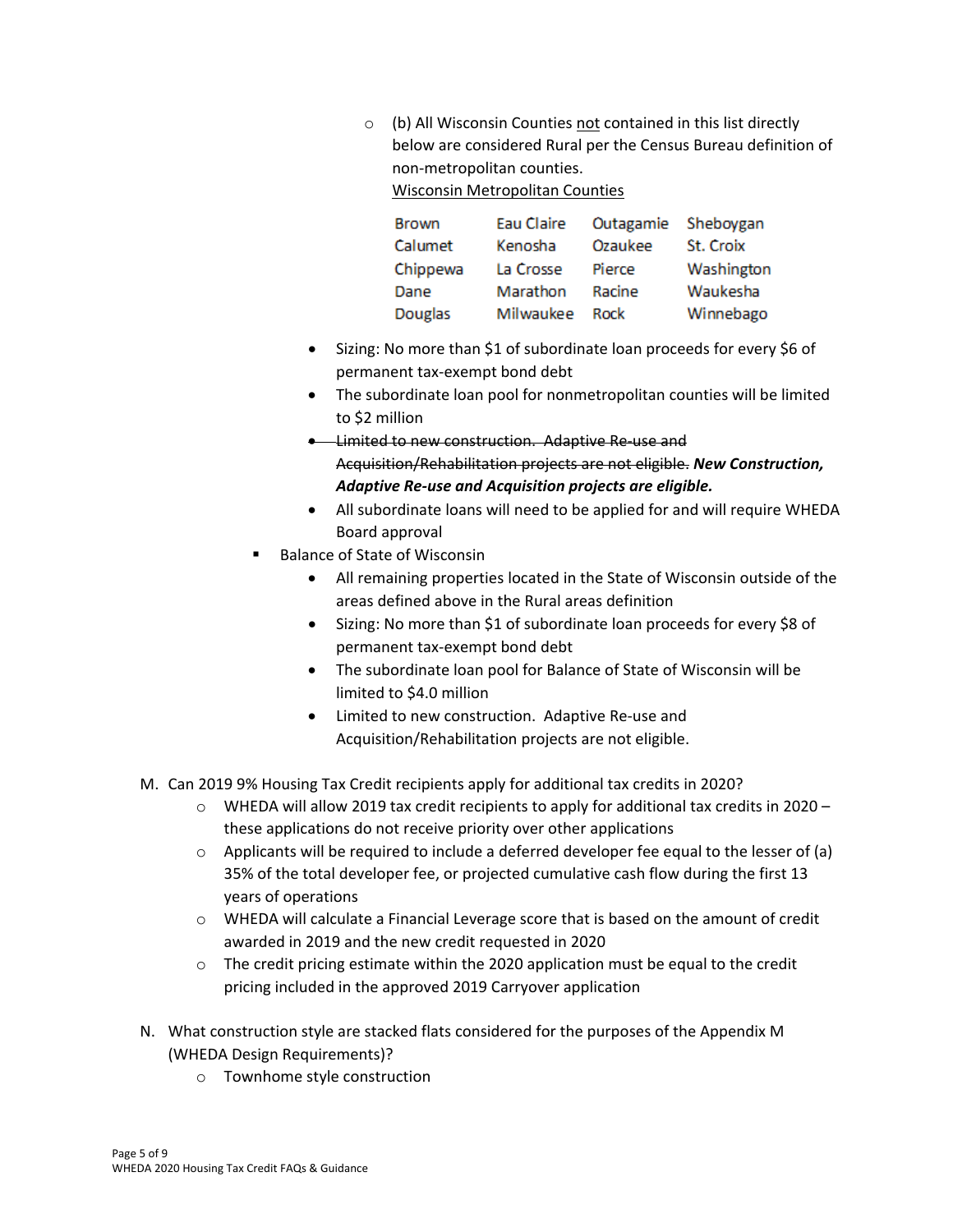- O. *My project contains a mix of elderly and family units. What PUPM Operating expense range is my project subject to? Is a weighted average approach acceptable?*
	- o *Yes*
- *P. What is the minimum ownership interest I must maintain in the project for my developer score to count in the Development Team scoring section?*
	- o *If a developer would like to have their developer score included in the determination of Development Team points, that developer needs to maintain an ownership interest of 49% minimum in the General Partner/Managing Member and be listed as an applicant.*
- Q. My project contains a mix of family and elderly units. Am I eligible for handrail points in the *Universal Design Scoring Section?*
	- o *To be eligible to select the points, the project must be majority elderly.*
- R. What is the State Housing Tax Credit underwriting criteria? The following criteria will be used to underwrite applications for federal and state 4% tax credits:
	- a) Income Averaging. The Consolidated Appropriations Act of 2018 created a third minimum set‐aside option for tax credit properties. In addition to the existing options to set‐aside a minimum of 20% of units for households at or below 50% of County Median Income or a minimum of 40% of units for households at or below 60% of County Median Income, the Internal Revenue Code now allows an option to set‐aside a minimum of 40% of units for households with an average income of no more than 60% of CMI. The new provision allows households as high as 80% CMI to qualify as a low‐income household. WHEDA will accept 4% federal and state HTC applications that include low income units from 20% CMI to 80% CMI, provided that the average does not exceed 60% of CMI.
		- a. Applications electing the Income Averaging option must be 100% low‐income. Properties with market rate units will be required to select the 20% @ 50% CMI or 40% at 60% CMI set‐aside option.
		- b. Low Income units at or above 60% of CMI may not exceed 95% of the LIHTC rent limit, and may not exceed 90% of estimated market rents (as listed in the market study)
		- c. WHEDA requires that there be a reasonable distribution of unit sizes/bedroom sizes throughout the different CMI bands in the proposed income averaged unit mix.
	- b) State HTC Pricing. Applications should include a state HTC price in the range of \$0.65to \$0.71 per dollar of credit. Applications with a state HTC price below \$0.65 will be rejected.
	- c) Applicants should use the WHEDA Tax‐Exempt Financing Rate on the day that the application is submitted to establish the rate for their permanent debt. Applicants should Rates can be found on https://www.wheda.com/Financing/Rates/. Applications using an interest rate at variance with the WHEDA posted Tax‐Exempt Financing Rate will be modified at WHEDA's sole discretion to correct the interest rate and right size the debt.
	- d) WHEDA loan fees for tax‐exempt bond‐funded loans: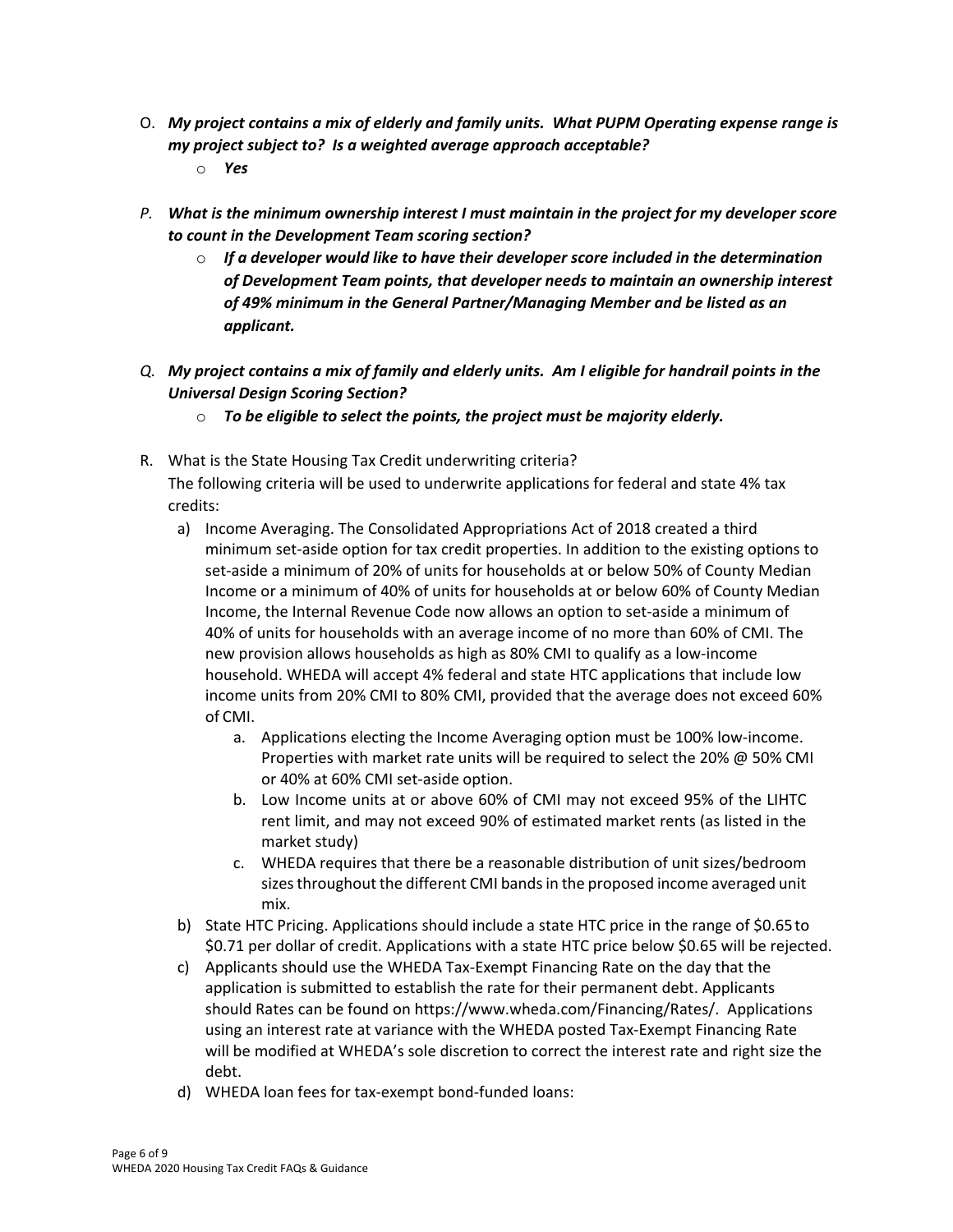- a. Origination fees
	- 1.0% for construction loans
	- 1.5% for perm loans
- b. \$15,000 legal documentation fee
- e) Applications will be required to maintain a Debt Coverage Ratio of 1.20 to 1.40 during the 15 year compliance period.
- f) Vacancy rate. WHEDA will continue to use a vacancy rate of 7% for new properties. Existing properties with a vacancy rate of 5.0% or less in 2016, 2017 and 2018 will be allowed to include a vacancy rate of 5% in the application ‐ copies of operating statements for each of the three years noted above must be included with the tax credit application. In the absence of those operating statements, a vacancy rate of 7% will be used byWHEDA.
- g) Commercial Income will not be considered when determining the Debt CoverageRatio WHEDA will continue to allow a maximum developer fee of no more that 20% for applications utilizing the 4% federal and state HTC. In those cases in which the Developer Fee exceeds the standard WHEDA Developer Fee policy (see Appendix J on https://www.wheda.com/LIHTC/2020-Appendices/), a minimum of one‐half of the developer fee must be deferred.
- h) Applicants are encouraged to include detailed supporting documentation in support of the chosen operating expense figure for the project. Even with supporting documentation, at WHEDA's discretion, the operating expense assumptions submitted by the applicant may be modified by WHEDA staff to align with WHEDA's assumptions for operating expenses. This may result in a re‐sizing of the amortizing debt/deferred developer fees and may have a negative consequence on the financial feasibility of the application.
- i) WHEDA reserves the right to scrutinize the validity of financial commitments containing terms not consistent with the market.
- S. What parameters apply when after award of State Housing Tax Credits, the applicant opts to meet the 50% test requirement for 4% transactions outside of a WHEDA credit‐enhanced tax‐ exempt bond‐funded loan structure?
	- a) Local Issuance
		- o The Volume Cap allocation will be limited to 60% of the property's expected Aggregate Basis
		- o Volume cap amounts may be limited by WHEDA's "Volume Cap Allocation to Local Issuers" policy
		- o Bonds must be issued in the same calendar year as the year the Housing Tax Credits were awarded
	- b) Private Placement with No Credit Enhancement
		- $\circ$  The Volume cap allocation will be limited to 60% of the property's expected Aggregate Basis
		- o Bonds will only be issued in May and November each year
		- o Private Placements Bonds must close by February 1, 2021. All additional non‐WHEDA financing commitments in the capital stack must close by February 1, 2021.
		- $\circ$  Fees will be equal to the greater of (a) 1.5% of the loan amount or (b)\$125,000; plus the cost of bond issuance
	- c) Volume cap used for construction loans only
		- o WHEDA will not provide credit enhancement for construction‐only loans with a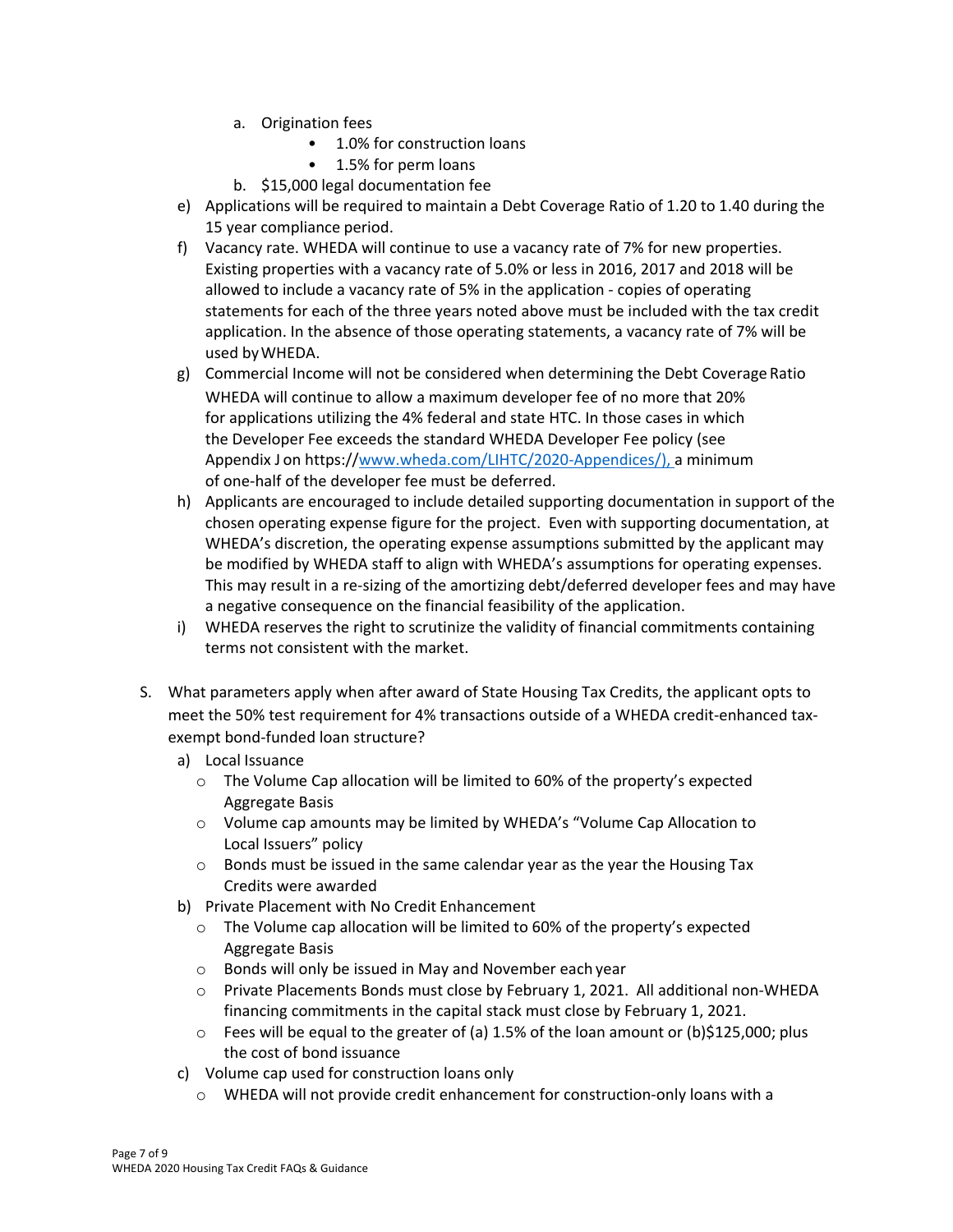non‐ WHEDA perm debt source

- *T. What was the cut‐off score, average awarded score, and average applicant score for the 2019 State of Wisconsin 4% Housing Tax Credit round?*
	- o *Cut‐off score 183*
	- o *Average score of average of awarded deals: 211*
	- o *Average score of all applications: 205*

# **Scoring Categories**

- A. How does WHEDA define the start point and measure distance in scoring categories that reference distances?
	- $\circ$  Applicants may use any outside boundary of the site(s) as the starting point. The distance is measured as linear distances "as the crow flies", not driving or walking distance. To measure the distance of a path or route between two points, Google Maps offers a distance calculator tool.
- B. Can I request points for a 50% CMI three‐bedroom unit that has a subsidy such as project‐based vouchers, NAHASDA, etc.?
	- $\circ$  Yes. The units must be shown as a 60% CMI unit on the Unit Mix page, and if an award is made, the LURA will reflect those units as 60% CMI units
- C. Prior to the application deadline, can WHEDA send copies of my occupancy records that will be used for Development Team scoring?
	- $\circ$  The Development Team scoring category includes up to three points based on the occupancy rate during the past three years for previously‐developed Housing Tax Credit properties. WHEDA staff will not be providing historical occupancy records to developers for existing Housing Tax Credit properties in advance of the 2020 application deadline – that data is available through WHEDA's MQOR system.
- D. My application may have scattered sites. How do I score this in Areas of Economic Opportunity or other location‐based scoring categories?
	- $\circ$  At least two-thirds of the sites must meet the scoring criteria to qualify for points.
- E. Can a Preservation Set‐Aside application receive points in Areas of Economic Opportunity or other location‐based scoring categories?
	- o Yes, Preservation set‐aside applications can receive location‐based points
- F. Can an elderly property score points in Areas of Economic Opportunity
	- $\circ$  Yes, elderly properties are allowed to score points in this category
- G. I'm applying for Housing Tax Credits, and my property is neither 100% family nor 100% senior how do I request points for Access to services and amenities in the Areas of Economic Opportunity category?
	- o The points available for Access to services and amenities is not identical for senior and family/supportive properties. Applications containing more than 50% senior units will